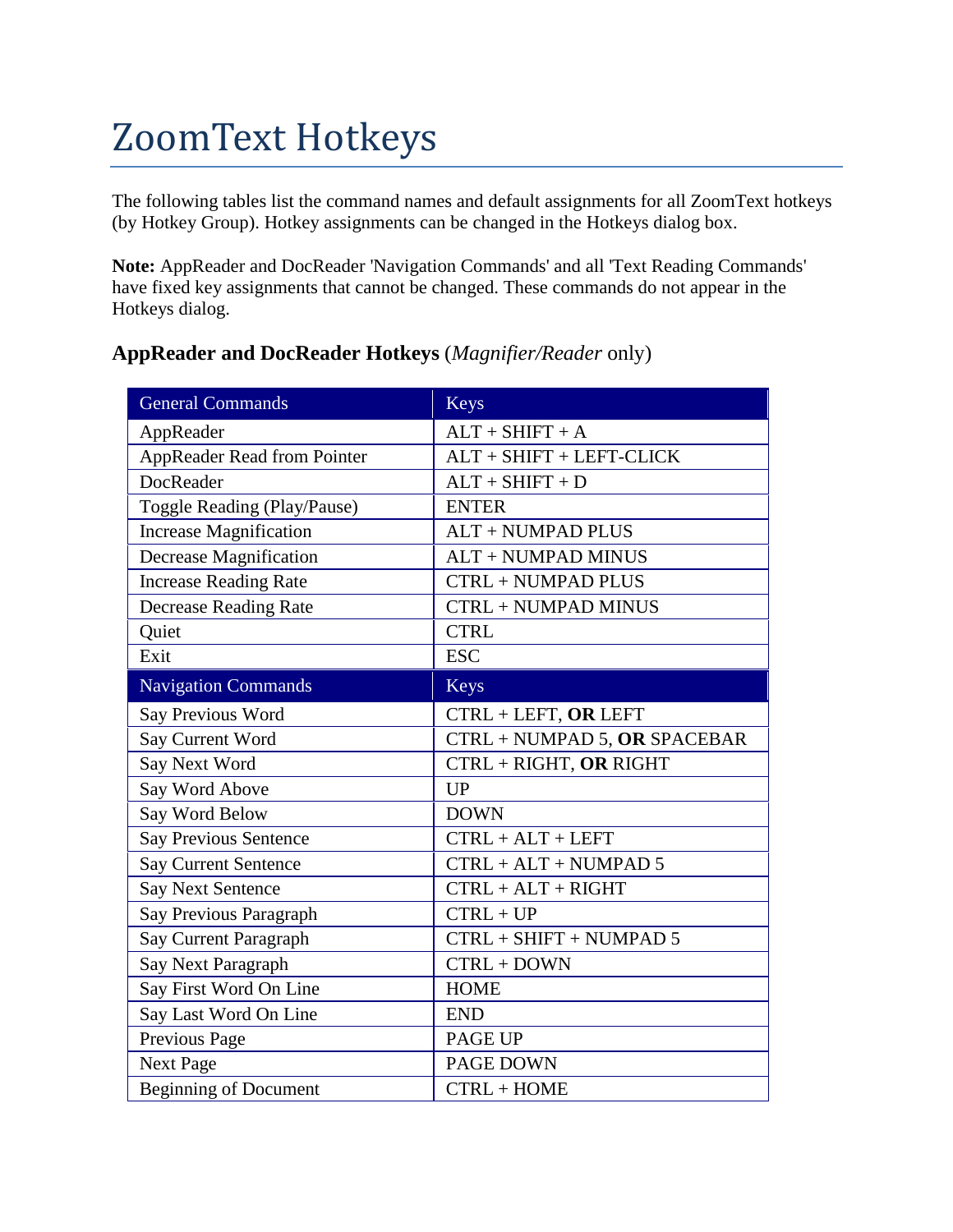| End of Document | $CTRL + END$   |
|-----------------|----------------|
| Next Link       | TAR            |
| Previous Link   | $SHIFT + TAB$  |
| Execute Link    | $CTRI + ENTER$ |

# **Background Reader Hotkeys** (*Magnifier/Reader* only)

| Commands                     | Keys                         |
|------------------------------|------------------------------|
| Read Clipboard Text          | $CAPS$ $LOCK + C$            |
| <b>Read Selected Text</b>    | CAPS LOCK $+ S$              |
| Play / Pause                 | <b>CAPS LOCK + ENTER</b>     |
| Restart (from the beginning) | <b>CAPS LOCK + BACKSPACE</b> |
| <b>Next Sentence</b>         | <b>CAPS LOCK + RIGHT</b>     |
| <b>Current Sentence</b>      | CAPS LOCK + SPACEBAR         |
| <b>Previous Sentence</b>     | $CAPS$ $LOCK$ + Left         |
| Next Word                    | CTRL + CAPS LOCK + RIGHT     |
| <b>Current Word</b>          | CTRL + CAPS LOCK + SPACEBAR  |
| Previous Word                | $CTRL + CAPS LOCK + LEFT$    |
| Show Toolbar                 | CAPS $LOCK + T$              |
| Exit                         | $CAPS$ $LOCK + ESC$          |

### **Camera Hotkeys**

| Commands                   | Keys                        |
|----------------------------|-----------------------------|
| On/Off                     | $CTRL + WINDOWS + ENTER$    |
| Toolbar                    | $CTRL + WINDOWS + T$        |
| Zoom In                    | $CTRL + WINDOWS + UP$       |
| Zoom Out                   | $CTRL + WINDOWS + DOWN$     |
| View: Full/Docked          | $CTRL + WINDOWS + SPACEBAR$ |
| View: Cycle Docked         | $CTRL + WINDOWS + D$        |
| View: Rotate Image         | $CTRL + WINDOWS + R$        |
| Manual Focus On/Off        | $CTRL + WINDOWS + M$        |
| Manual Focus In            | $CTRL + WINDOWS + RIGHT$    |
| <b>Manual Focus Out</b>    | $CTRL + WINDOWS + LEFT$     |
| Clarity On/Off             | $ALT + WINDOWS + C$         |
| <b>Clarity Reset</b>       | $ALT + WINDOWS + R$         |
| <b>Brightness Increase</b> | $ALT + WINDOWS + UP$        |
| <b>Brightness Decrease</b> | $ALT + WINDOWS + DOWN$      |
| <b>Contrast Increase</b>   | $ALT + WINDOWS + RIGHT$     |
| <b>Contrast Decrease</b>   | $ALT +$ WINDOWS + LEFT      |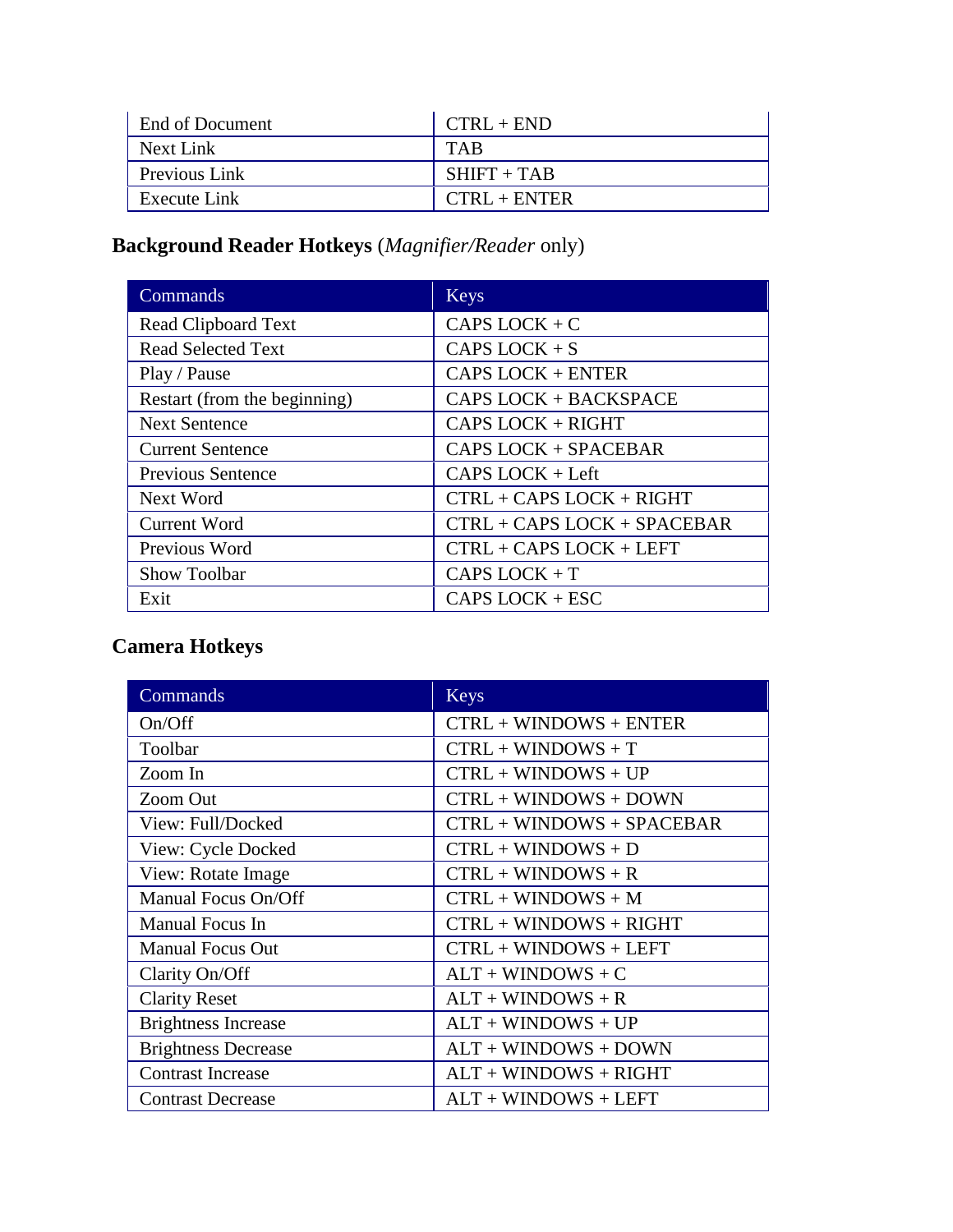| Two-Color On/Off | $ALT + WINDOWS + SPACEBAR$ |
|------------------|----------------------------|
| Two-Color Scheme | $ALT + WINDOWS + S$        |

### **Configuration Hotkeys**

| Commands                         | <b>Keys</b>        |
|----------------------------------|--------------------|
| Load Configuration 1             | $ALT + SHIFT + 1$  |
| Load Configuration 2             | $ALT + SHIFT + 2$  |
| Load Configuration 3             | $ALT + SHIFT + 3$  |
| Load Configuration 4             | $ALT + SHIFT + 4$  |
| Load Configuration 5             | $ALT + SHIFT + 5$  |
| Load Configuration 6             | $ALT + SHIFT + 6$  |
| Load Configuration 7             | $ALT + SHIFT + 7$  |
| Load Configuration 8             | $ALT + SHIFT + 8$  |
| Load Configuration 9             | $ALT + SHIFT + 9$  |
| Load Configuration 10            | $ALT + SHIFT + 0$  |
| <b>Save Application Settings</b> | $CTRL + SHIFT + S$ |

### **Logon Support Hotkeys**

| Commands                      | <b>Keys</b>               |
|-------------------------------|---------------------------|
| Logon Support On              | $ALT + INSERT$            |
| Logon Support Off             | $ALT + DELETE$            |
| <b>Increase Magnification</b> | <b>ALT + NUMPAD PLUS</b>  |
| Decrease Magnification        | <b>ALT + NUMPAD MINUS</b> |
| Color Invert On/Off           | $CTRL + SHIFT + C$        |
| Speech On/Off                 | $ALT + SHIFT + S$         |

### **Magnification Hotkeys**

| Commands               | Keys                 |
|------------------------|----------------------|
| Increase Magnification | $ALT + NUMPAD$ PLUS  |
| Decrease Magnification | $ALT + NUMPAD MINUS$ |

### **Magnifier Toolbar Hotkeys**

| Commands                  | <b>Keys</b>           |
|---------------------------|-----------------------|
| Window Type               | $CTRL + SHIFT + Z$    |
| <b>Adjust Window Tool</b> | $CTRL + SHIFT + A$    |
| Dual Monitor On/Off       | $WINDOWS + SHIFT + D$ |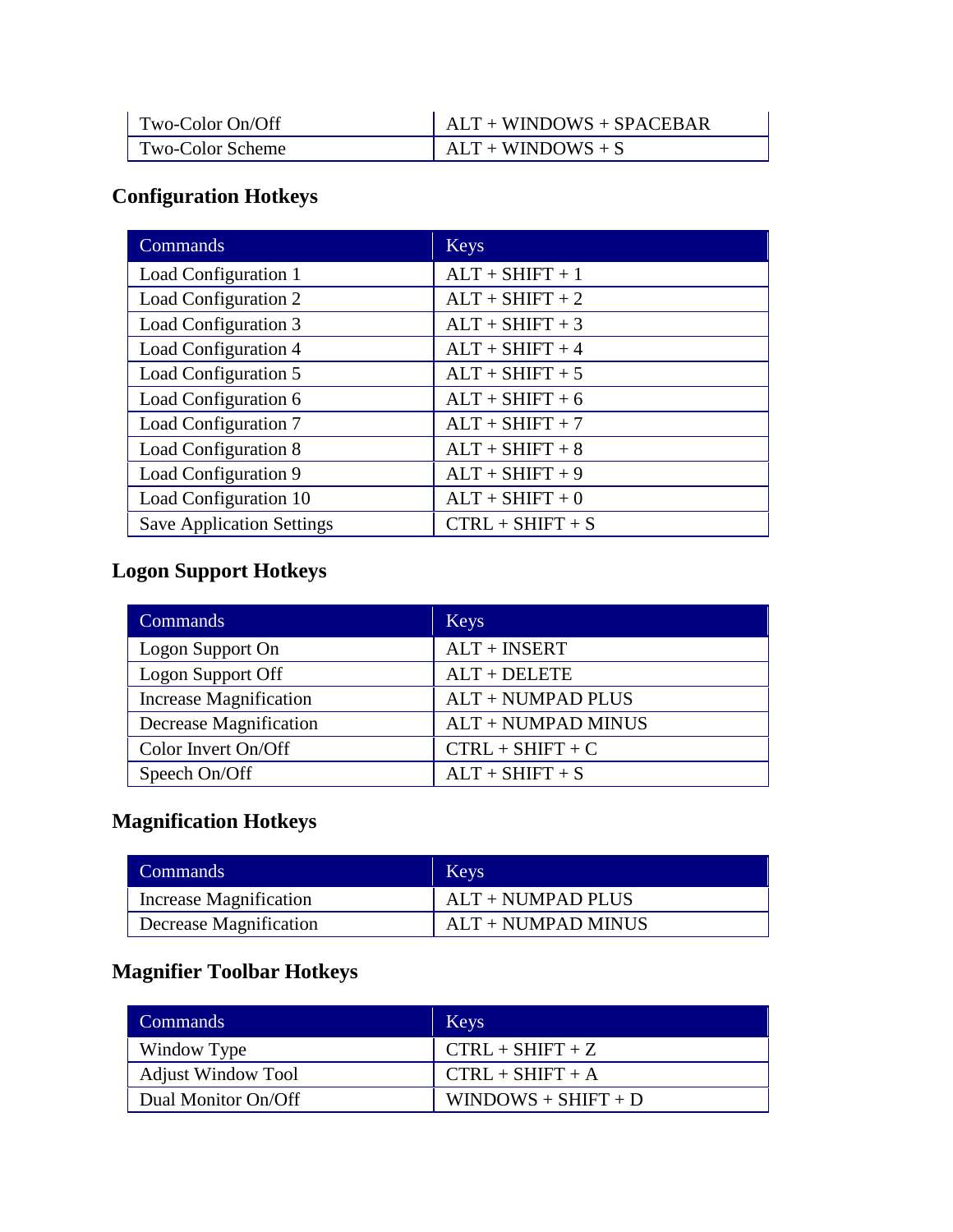| <b>Dual Monitor View</b>          | $WINDOWS + SHIFT + Z$ |
|-----------------------------------|-----------------------|
| Freeze Tool                       | $CTRL + SHIFT + N$    |
| Freeze Window On/Off              | $CTRL + SHIFT + E$    |
| Color Enhancements On/Off         | $CTRL + SHIFT + C$    |
| Pointer Enhancements On/Off       | $CTRL + SHIFT + P$    |
| <b>Cursor Enhancements On/Off</b> | $CTRL + SHIFT + R$    |
| Focus Enhancements On/Off         | $CTRL + SHIFT + O$    |
| Font Enhancements Type            | $CTRL + SHIFT + F$    |
| Desktop Finder                    | $CTRL + SHIFT + D$    |
| Web Finder                        | $CTRL + SHIFT + W$    |
| <b>Text Finder</b>                | $CTRL + SHIFT + T$    |

### **Miscellaneous Hotkeys**

| Commands                       | <b>Keys</b>              |
|--------------------------------|--------------------------|
| Locator On/Off                 | $CTRL + SHIFT + L$       |
| View Mode On/Off               | $CTRL + SHIFT + V$       |
| Move Mouse To View             | $CTRL + SHIFT + B$       |
| Move View To Mouse             | $CTRL + SHIFT + Y$       |
| Pass Thru (next hotkey)        | $ALT + PAUSE$            |
| AHOI On/Off                    | $CTRL + ALT + SHIFT + A$ |
| <b>AHOI Status Report</b>      | $CTRL + ALT + SHIFT + S$ |
| <b>Capture ZoomText Screen</b> | $CTRL + ALT + SHIFT + C$ |
| <b>Cursor Detect</b>           | $CTRL + ALT + SHIFT + D$ |
| <b>Highlight Detect</b>        | $CTRL + ALT + SHIFT + H$ |
| MSAA On/Off                    | $CTRL + ALT + SHIFT + M$ |
| Program Information            | $CTRL + ALT + SHIFT + P$ |
| Tracking On/Off                | $CTRL + ALT + SHIFT + T$ |
| <b>Update Screen Model</b>     | $CTRL + ALT + SHIFT + U$ |

# **Reader Toolbar Hotkeys** (*Magnifer/Reader* only)

| <b>Commands</b>             | <b>Keys</b>         |
|-----------------------------|---------------------|
| Speech On/Off               | $ALT + SHIFT + S$   |
| <b>Increase Speech Rate</b> | CTRL + NUMPAD PLUS  |
| Decrease Speech Rate        | CTRL + NUMPAD MINUS |
| Typing Echo Mode            | $ALT + SHIFT + T$   |
| Mouse Echo Mode             | $ALT + SHIFT + M$   |
| Verbosity Level             | $ALT + SHIFT + V$   |
| AppReader                   | $ALT + SHIFT + A$   |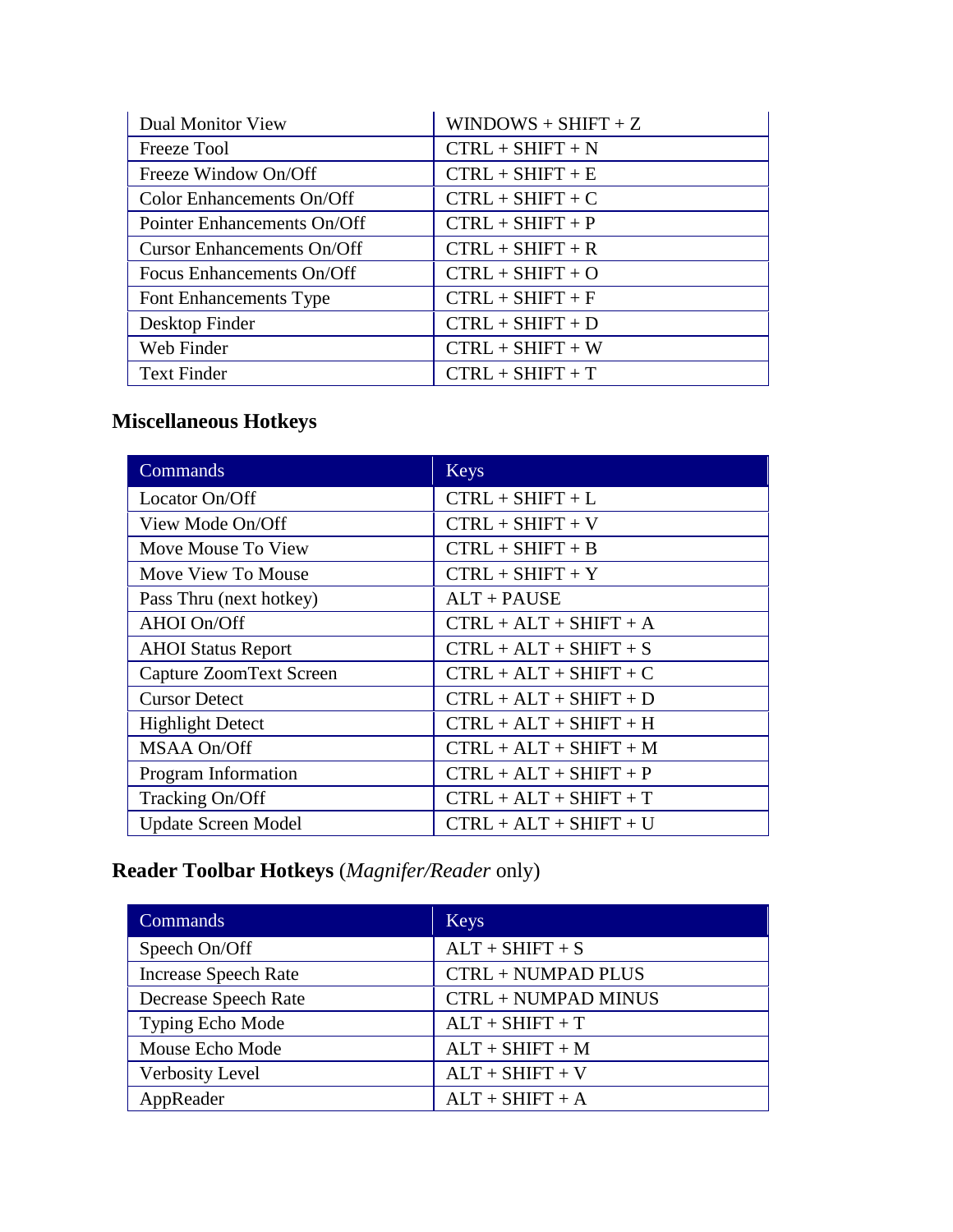| DocReader    | $ALT + SHIFT + D$ |
|--------------|-------------------|
| SpeakIt Tool | $ALT + SHIFT + I$ |

### **Reading Zones Hotkeys** (*Magnifer/Reader* only)

| Commands                      | <b>Keys</b>      |
|-------------------------------|------------------|
| Trigger Zone 1                | $CTRL + ALT + 1$ |
| Trigger Zone 2                | $CTRL + ALT + 2$ |
| Trigger Zone 3                | $CTRL + ALT + 3$ |
| Trigger Zone 4                | $CTRL + ALT + 4$ |
| Trigger Zone 5                | $CTRL + ALT + 5$ |
| Trigger Zone 6                | $CTRL + ALT + 6$ |
| Trigger Zone 7                | $CTRL + ALT + 7$ |
| Trigger Zone 8                | $CTRL + ALT + 8$ |
| Trigger Zone 9                | $CTRL + ALT + 9$ |
| Trigger Zone 10               | $CTRL + ALT + 0$ |
| <b>Next Reading Zone</b>      | $CTRL + ALT + N$ |
| Previous Reading Zone         | $CTRL + ALT + P$ |
| <b>List Reading Zones</b>     | $CTRL + ALT + L$ |
| <b>Navigate Reading Zones</b> | $CTRL + ALT + V$ |
| New Reading Zone              | $CTRL + ALT + Z$ |
| <b>Edit Reading Zones</b>     | $CTRL + ALT + E$ |

### **Recorder Hotkeys** (*Magnifer/Reader* only)

| Commands                    | <b>Keys</b>            |
|-----------------------------|------------------------|
| Record Clipboard Text       | $CTRL + CAPS LOCK + C$ |
| <b>Record Selected Text</b> | $CTRL + CAPS LOCK + S$ |

### **Screen Reading Hotkeys** (for screen reader only)

| Commands                  | <b>Keys</b>      |
|---------------------------|------------------|
| Say Window Title          | $CTRL + ALT + W$ |
| Say Dialog Tab            | $CTRL + ALT + T$ |
| <b>Say Dialog Message</b> | $CTRL + ALT + M$ |
| Say Focus                 | $CTRL + ALT + F$ |
| <b>Say Default Button</b> | $CTRL + ALT + B$ |
| Say Group Name            | $CTRL + ALT + G$ |
| Say Status Bar            | $CTRL + ALT + X$ |
| Say All                   | $CTRL + ALT + A$ |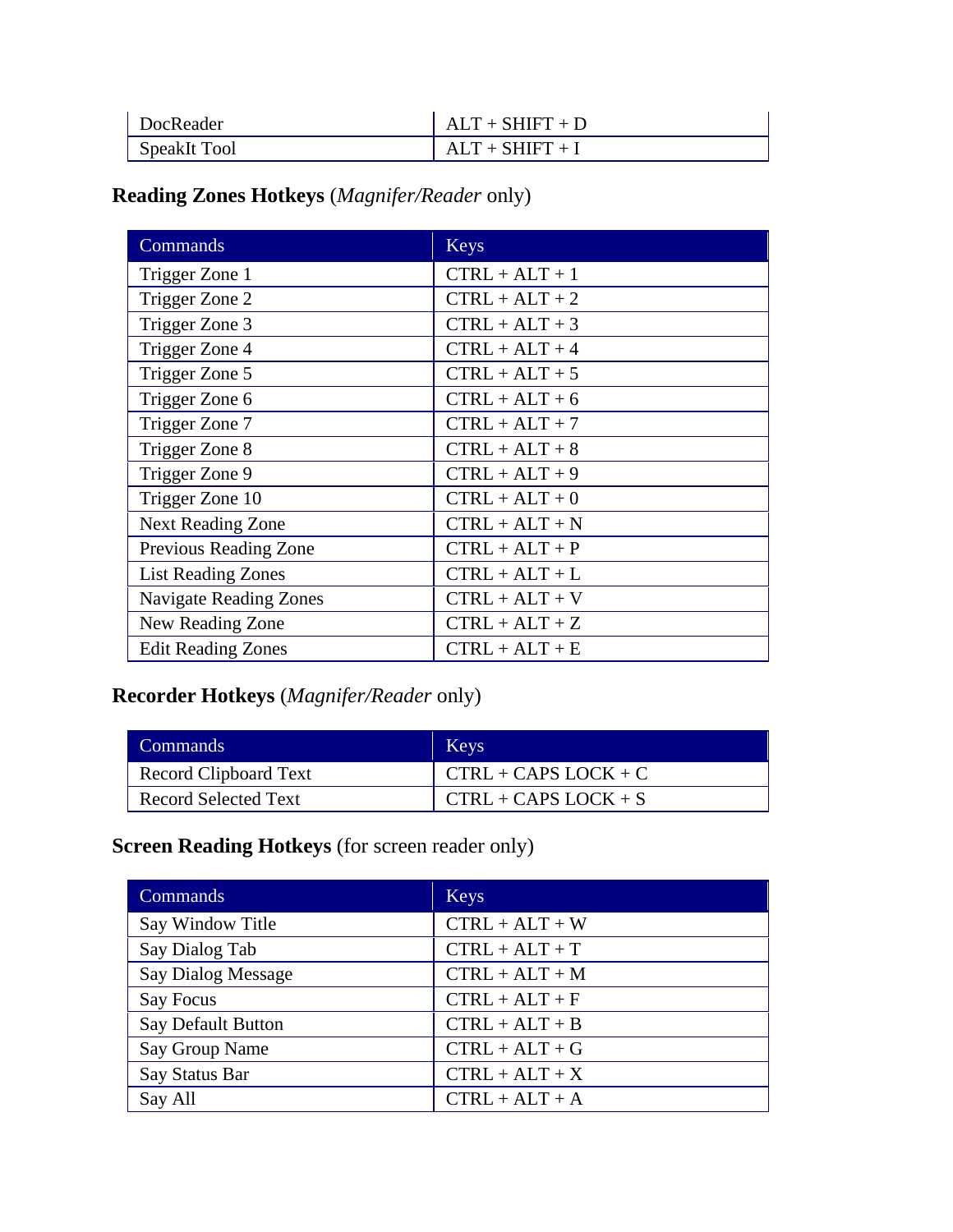| <b>Say Selected Text</b> | $CTRL + ALT + S$            |
|--------------------------|-----------------------------|
| Say Cell Row Title       | $CTRL + ALT + R$            |
| Say Cell Column Title    | $CTRL + ALT + K$            |
| Say Cell Formula         | $CTRL + ALT + O$            |
| Say Cell Comment         | $CTRL + ALT + C$            |
| Say Current Time         | $CTRL + ALT + I$            |
| <b>Say Current Date</b>  | $CTRL + ALT + Y$            |
| Say Clipboard            | $ALT + SHIFT + C$           |
| Quiet                    | $ALT + SHIFT + Q$ , OR CTRL |
| Change Speech Engine     | $ALT + SHIFT + E$           |

### **Scroll Hotkeys**

| Commands            | <b>Keys</b>      |
|---------------------|------------------|
| Scroll Up           | $ALT + UP$       |
| <b>Scroll Down</b>  | $ALT + DOWN$     |
| Scroll Left         | $ALT + LEFT$     |
| Scroll Right        | $ALT + RIGHT$    |
| Jump Up             | $ALT + PGUP$     |
| Jump Down           | $ALT + PGDN$     |
| Jump Left           | $ALT + HOME$     |
| Jump Right          | $ALT + END$      |
| Jump Center         | $ALT + NUMBER 5$ |
| <b>Save View</b>    | $ALT + NUMPAD /$ |
| <b>Restore View</b> | $ALT + NUMBER +$ |

### **Text Reading Hotkeys** (*Magnifer/Reader* only)

| Commands                      | <b>Keys</b>            |
|-------------------------------|------------------------|
| <b>Say Previous Character</b> | <b>LEFT</b>            |
| Say Current Character         | <b>NUMPAD5</b>         |
| Say Next Character            | <b>RIGHT</b>           |
| Say Previous Word             | $CTRL + LEFT$          |
| Say Current Word              | $CTRL + NUMBER 5$      |
| Say Next Word                 | $CTRL + RIGHT$         |
| <b>Say Previous Sentence</b>  | $CTRL + ALT + LEFT$    |
| <b>Say Current Sentence</b>   | $CTRL + ALT + NUMBERA$ |
| <b>Say Next Sentence</b>      | $CTRL + ALT + RIGHT$   |
| Say Previous Line             | UP                     |
| Say Current Line              | SHIFT + NUMPAD 5       |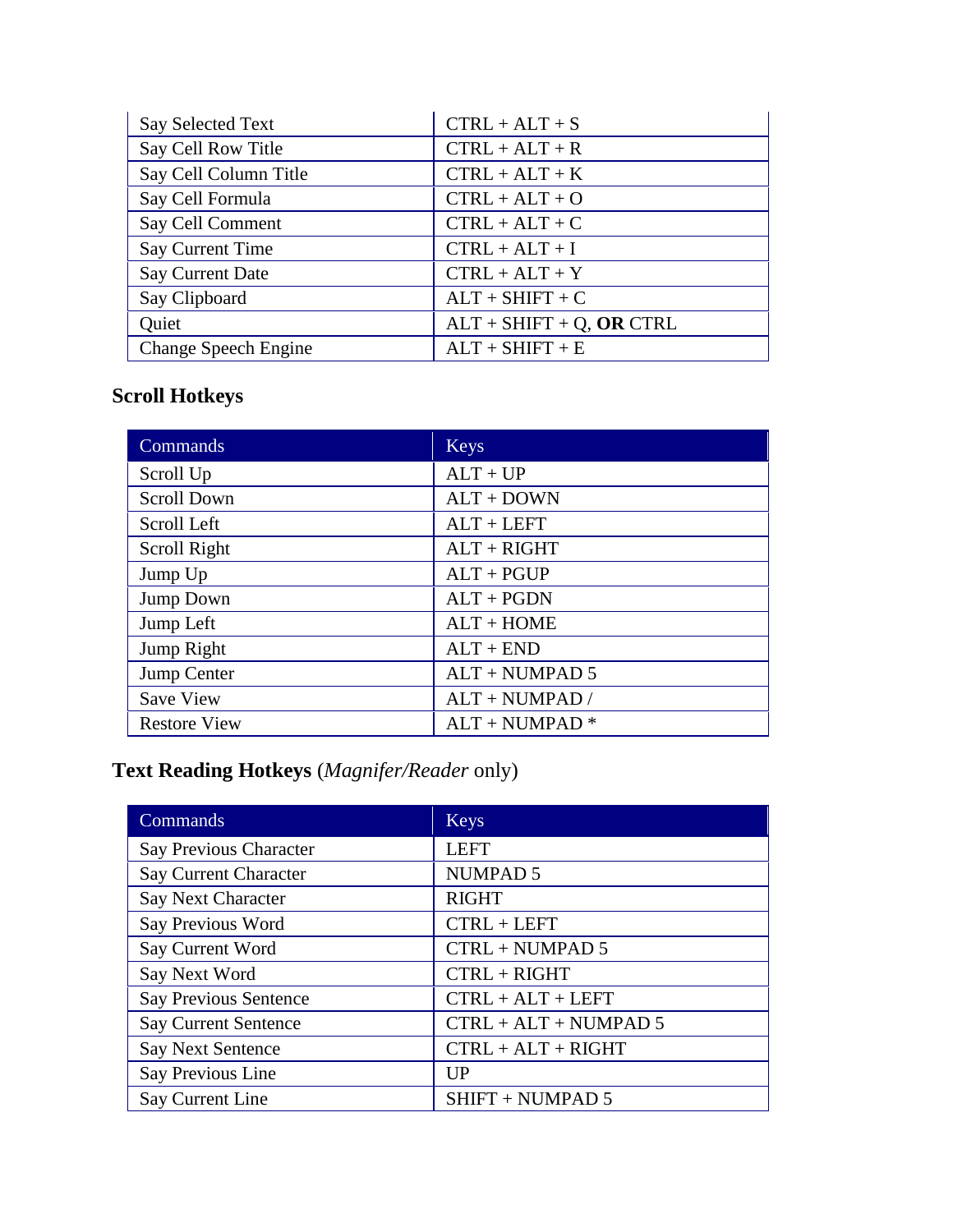| Say Next Line          | <b>DOWN</b>               |
|------------------------|---------------------------|
| Say Previous Paragraph | $CTRL + UP$               |
| Say Current Paragraph  | $CTRL + SHIFT + NUMPAD 5$ |
| Say Next Paragraph     | $CTRL + DOWN$             |

In addition to the Text Reading commands listed above, ZoomText will also speak when using the standard text navigation and editing keys listed in the following table.

| <b>Keys</b>             | <b>Application Action</b>                            | <b>ZoomText Action</b>                                                                                                                       |
|-------------------------|------------------------------------------------------|----------------------------------------------------------------------------------------------------------------------------------------------|
| <b>BACKSPACE</b>        | Deletes the character to<br>the left of the cursor.  | Speaks the deleted character.                                                                                                                |
| <b>DELETE</b>           | Deletes the character to<br>the right of the cursor. | Speaks the new character to the right of the<br>cursor.                                                                                      |
| <b>HOME</b>             | Moves the cursor to the<br>beginning of the line.    | Speaks the first word on the line (or nothing<br>if the line begins with a space or tab).                                                    |
| <b>END</b>              | Moves the cursor to the<br>end of the line.          | Speaks "End of line."                                                                                                                        |
| <b>PAGEUP</b>           | Pages the application<br>window up.                  | Speaks the word or line that the cursor<br>appears on, according to the program echo<br>setting When the text cursor moves to a<br>new line. |
| <b>PAGEDOWN</b>         | Pages the application<br>window down.                | Speaks the word or line that the cursor<br>appears on, according to the program echo<br>setting When the text cursor moves to a<br>new line. |
| $CTRL +$<br><b>HOME</b> | Moves to the beginning of<br>the document.           | Speaks the word or line that the cursor<br>appears on, according to the program echo<br>setting When the text cursor moves to a<br>new line. |
| $CTRL + END$            | Moves to the end of the<br>document.                 | Speaks the word or line that the cursor<br>appears on, according to the program echo<br>setting When the text cursor moves to a<br>new line. |

**Note:** When holding down the **SHIFT** key to select text by character, word, line or paragraph, the visible text that is selected or de-selected will be spoken.

#### **Tools Toolbar Hotkeys**

| Commands                 | Keys                     |
|--------------------------|--------------------------|
| Camera On/Off            | $CTRL + WINDOWS + ENTER$ |
| <b>Background Reader</b> | CAPS LOCK $+ C$          |
| Recorder                 | $CTRL + CAPS LOCK + C$   |